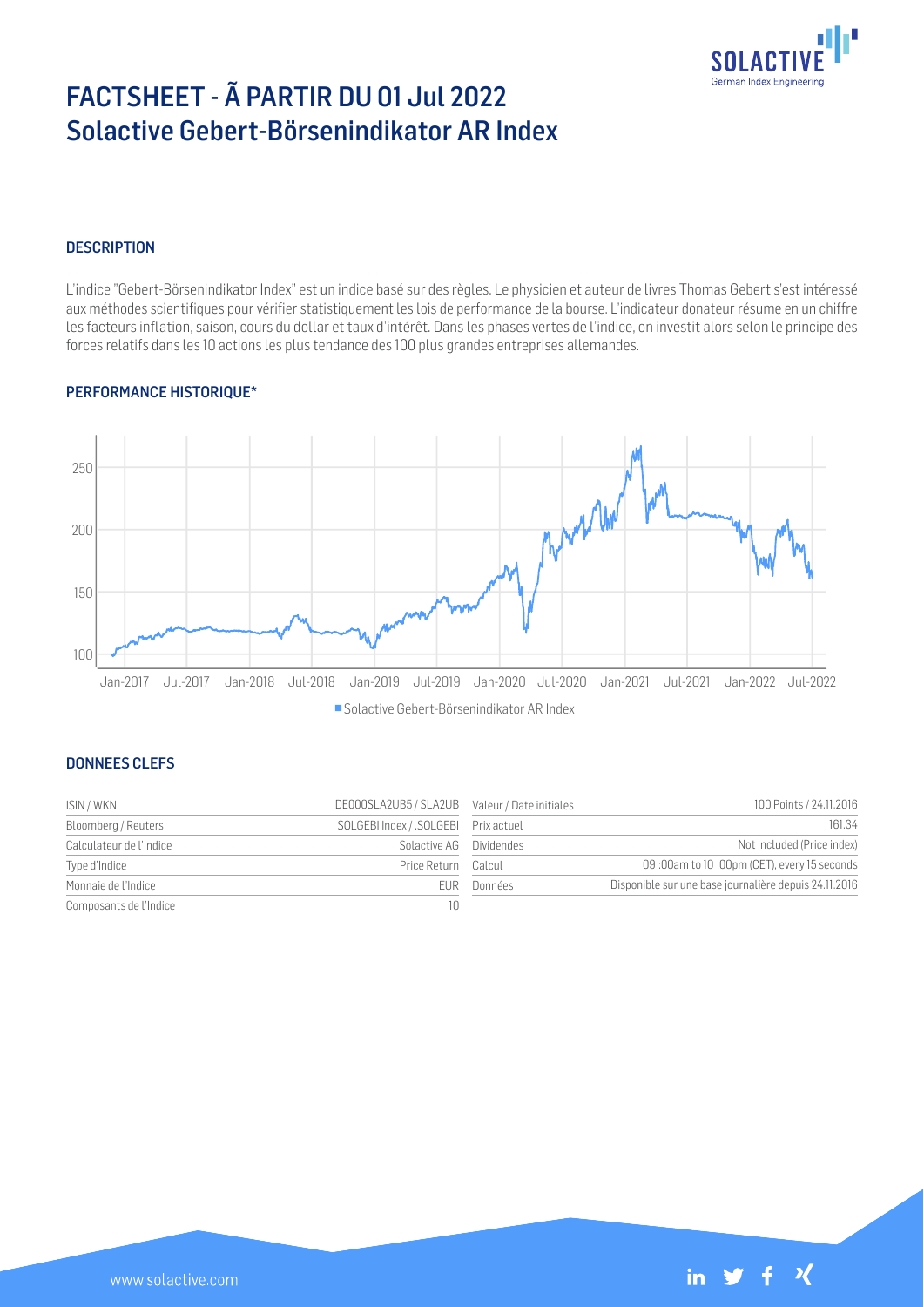

## **STATISTIQUES**

| <b>EUR</b>         | 30J        | 90J        | 180J       | 360J                  | YTD       | Depuis sa Création    |
|--------------------|------------|------------|------------|-----------------------|-----------|-----------------------|
| Performance        | $-11.73\%$ | $-18.56\%$ | $-19.96%$  | $-23.59\%$            | -19.96%   | 61.34%                |
| Performance (p.a.) |            |            |            |                       |           | 8.92%                 |
| Volatilité (p.a.)  | 33.72%     | 32.01%     | 33.58%     | 26.27%                | 33.58%    | 22.76%                |
| Maxi               | 187.91     | 207.85     | 207.85     | 213.98                | 207.85    | 267.04                |
| Mini               | 160.76     | 160.76     | 160.76     | 160.76                | 160.76    | 98.30                 |
| Sharpe Ratio*      | $-2.30$    | $-1.75$    | $-1.06$    | $-0.89$               | $-1.06$   | 0.42                  |
| Max. Drawdown      | $-14.45\%$ | -22.66%    | $-22.66\%$ | $-24.87\%$            | $-22.66%$ | $-39.80%$             |
| VaR 95 \ 99        |            |            |            | -49.2% \ -81.5%       |           | $-37.5\%$ \ $-68.1\%$ |
| CVaR 95 \ 99       |            |            |            | $-68.6\%$ \ $-99.9\%$ |           | $-59.3\%$ \ $-94.1\%$ |

\* Up to 31 December 2021, ex-post Sharpe ratios use as input for the risk free rate term the London Inter-Bank Offered rates in the respective currencies of the index and at a term equal to the observation period. From 3 J 2022 onwards, Sharpe ratios will be / are calculated using as reference risk free rate input the overnight replacement rate for these currencies, namely SONIA (for GBP), SOFR (for USD) and EURIBOR Overnight (for EUR).



### EXPOSITION AU RISQUE-PAYS



## COMPOSANTS 01 Jul 2022

| Code                  | Monnaie    | Pays | Société                         | Poids  |
|-----------------------|------------|------|---------------------------------|--------|
| RHM GY Equity         | <b>EUR</b> | DE   | RHEINMETALL AG                  | 13.15% |
| <b>HLAG GY Equity</b> | <b>EUR</b> | DE   | HAPAG-LLOYD AG                  | 12.14% |
| <b>HAG GY Equity</b>  | <b>EUR</b> | DE   | <b>HENSOLDT AG</b>              | 11.30% |
| SDF GY Equity         | <b>EUR</b> | DE   | $K+SAG$                         | 10.69% |
| <b>CBK GY Equity</b>  | <b>EUR</b> | DE   | COMMERZBANK AG                  | 10.55% |
| VBK GY Equity         | EUR        | DE   | VERBIO VEREINIGTE BIOENERGIE AG | 10.16% |
| <b>BOSS GY Equity</b> | <b>EUR</b> | DE   | HUGO BOSS AG                    | 9.91%  |
| MRK GY Equity         | <b>EUR</b> | DE   | MERCK KGAA                      | 8.73%  |
| NEM GY Equity         | <b>EUR</b> | DE   | NEMETSCHEK SE                   | 6.97%  |
| SIX2 GY Equity        | <b>EUR</b> | DE   | SIXT SF                         | 6.40%  |